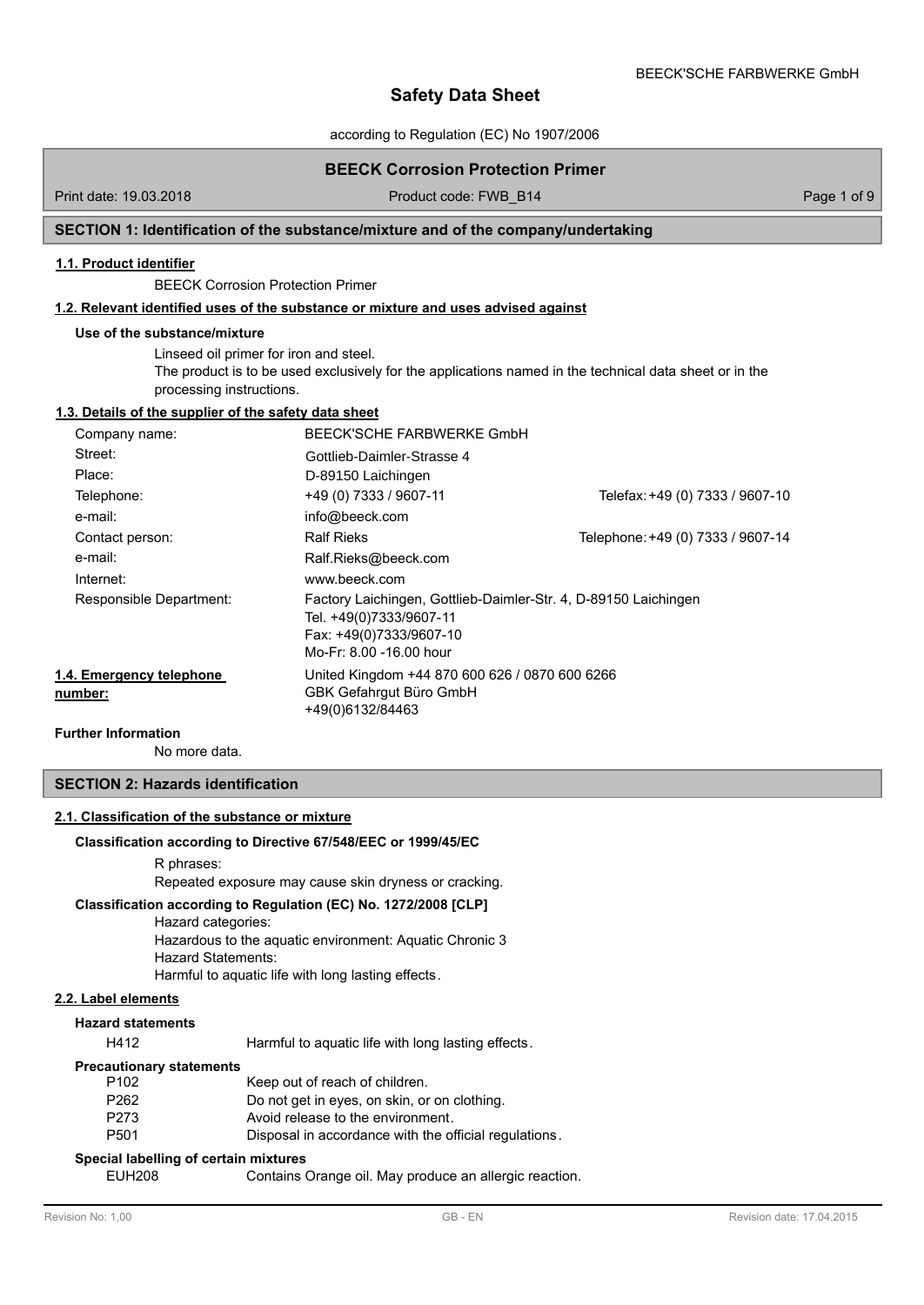according to Regulation (EC) No 1907/2006

# **BEECK Corrosion Protection Primer**

Print date: 19.03.2018 **Product code: FWB\_B14** Product code: FWB\_B14 Page 2 of 9

# **2.3. Other hazards**

May cause sensitisation of susceptible persons.

# **SECTION 3: Composition/information on ingredients**

# **3.2. Mixtures**

#### **Hazardous components**

| <b>EC No</b>     | Chemical name                                                                                                                                              | Quantity   |
|------------------|------------------------------------------------------------------------------------------------------------------------------------------------------------|------------|
| CAS No           | Classification according to Directive 67/548/EEC                                                                                                           |            |
| Index No         | Classification according to Regulation (EC) No. 1272/2008 [CLP]                                                                                            |            |
| <b>REACH No</b>  |                                                                                                                                                            |            |
| 271-369-5        | Hydrocarben, C11-C14, isoalkanes, cyclic < 2% aromatics                                                                                                    | $10 - 5\%$ |
| 68551-19-9       | Xn - Harmful R65-66                                                                                                                                        |            |
|                  | Asp. Tox. 1; H304 EUH066                                                                                                                                   |            |
| 01-2119480162-45 |                                                                                                                                                            |            |
| 238-877-9        | Talcum                                                                                                                                                     | $10 - 5\%$ |
| 14807-96-6       |                                                                                                                                                            |            |
|                  |                                                                                                                                                            | $1 - 5\%$  |
| 271-366-9        | Isoalkanes, C10-13<br>Xn - Harmful R65-66                                                                                                                  |            |
| 68551-17-7       | Asp. Tox. 1; H304                                                                                                                                          |            |
|                  |                                                                                                                                                            |            |
| 265-150-3        | Naphtha, low boiling point, treated with hydrogen                                                                                                          | $1 - 5\%$  |
| 64742-48-9       | Xn - Harmful R65-66                                                                                                                                        |            |
|                  | Asp. Tox. 1; H304 EUH066                                                                                                                                   |            |
| 236-675-5        | <b>Titanium oxide</b>                                                                                                                                      | $1 - 5\%$  |
| 13463-67-7       |                                                                                                                                                            |            |
|                  |                                                                                                                                                            |            |
| 232-433-8        | Orange oil                                                                                                                                                 | < 1 %      |
| 8028-48-6        | Xn - Harmful, Xi - Irritant, N - Dangerous for the environment R10-38-43-50-53-65                                                                          |            |
|                  | Flam. Liq. 3, Skin Irrit. 2, Skin Sens. 1, Asp. Tox. 1, Aquatic Acute 1 (M-Factor = 1),<br>Aquatic Chronic 1 (M-Factor = 1); H226 H315 H317 H304 H400 H410 |            |
| 01-2119493353-35 |                                                                                                                                                            |            |

Full text of R-, H- and EUH-phrases: see section 16.

# **SECTION 4: First aid measures**

# **4.1. Description of first aid measures**

# **General information**

Show this safety data sheet to the doctor in attendance. Never give anything by mouth to an unconscious person. Lay the affected person down and keep him still; If unconscious, place the person in the recovery position.

# **After inhalation**

Move to fresh air. Lay the affected person down, and keep her or him warm and calm. If symptoms persist, call a physician. In case of irregular breathing or respiratory arrest: Oxygen or artificial respiration, if needed.

## **After contact with skin**

Wash contaminated skin areas thoroughly with soap and water. Remove soiled clothing. Do not use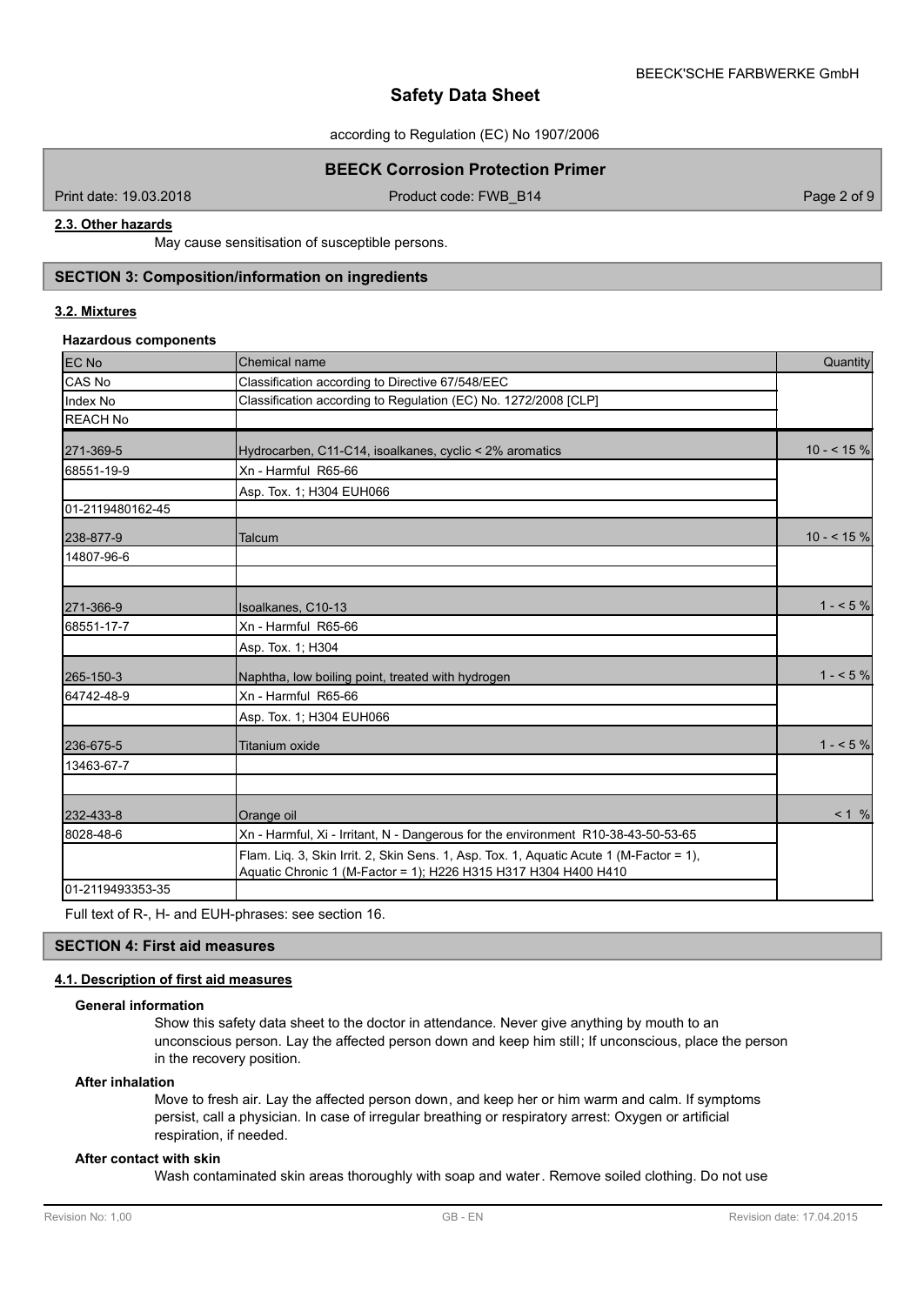according to Regulation (EC) No 1907/2006

# **BEECK Corrosion Protection Primer**

Print date: 19.03.2018 Product code: FWB\_B14 Page 3 of 9

solvents or thinners. If skin irritation persists, call a physician.

#### **After contact with eyes**

Rinse with plenty of water immediately, also under the eyelids, for at least 15 minutes. Remove contact lenses, if applicable. Consult an ophthalmologist immediately.

#### **After ingestion**

Immediately give large quantities of water to drink. Do not induce vomiting. In the event of spontaneous nausea and unconsciousness, keep the head back and bring the patient into the recovery position. Keep the respiratory tract open, prevent aspiration. Lay the affected person down, and keep her or him warm and calm. Consult a physician.

# **4.2. Most important symptoms and effects, both acute and delayed**

May cause eye/skin irritation.

nausea, vomiting, cough, shortness of breath, abdominal pain.

### **4.3. Indication of any immediate medical attention and special treatment needed**

Symptomatic treatment (decontamination and vital functions).

### **SECTION 5: Firefighting measures**

#### **5.1. Extinguishing media**

#### **Suitable extinguishing media**

carbon dioxide (CO2), foam, sprayed water stream or dry powder.

#### **Unsuitable extinguishing media**

Do not use a solid water stream as it may scatter and spread fire.

#### **5.2. Special hazards arising from the substance or mixture**

The release of the following substances is possible in a fire: carbon dioxide (CO2), carbon monoxide (CO), smoke, nitrogen oxides (NOx).

The inhalation of hazardous decomposition products may cause serious health damage.

### **5.3. Advice for firefighters**

Wear self-contained breathing apparatus for fire fighting, if necessary.

#### **Additional information**

The combustion gases are partially condensed with the water used to extinguish the fire and end up as a contaminant in this water.

Do not let product enter drains.

# **SECTION 6: Accidental release measures**

#### **6.1. Personal precautions, protective equipment and emergency procedures**

Evacuate personnel to a safe area. Provide good ventilation. Do not breathe in vapours and mist. Use personal protective equipment.

Slipping hazard due to leakage. Avoid bringing product in contact with the skin.

#### **6.2. Environmental precautions**

May not end up in waste water or open waters. Entry into rivers or surface water is to be prevented by the erection of barriers made of sand or earth or by other suitable barriers. Contact the responsible authority immediately if the product ends up in the soil, a body of water, or the sewer system.

# **6.3. Methods and material for containment and cleaning up**

Soak up with inert absorbent material (e.g. sand, silica gel, acid binder, universal binder). Dispose of as described in section 13. After cleaning, flush away traces with water.

# **6.4. Reference to other sections**

See section 8, 13

# **SECTION 7: Handling and storage**

## **7.1. Precautions for safe handling**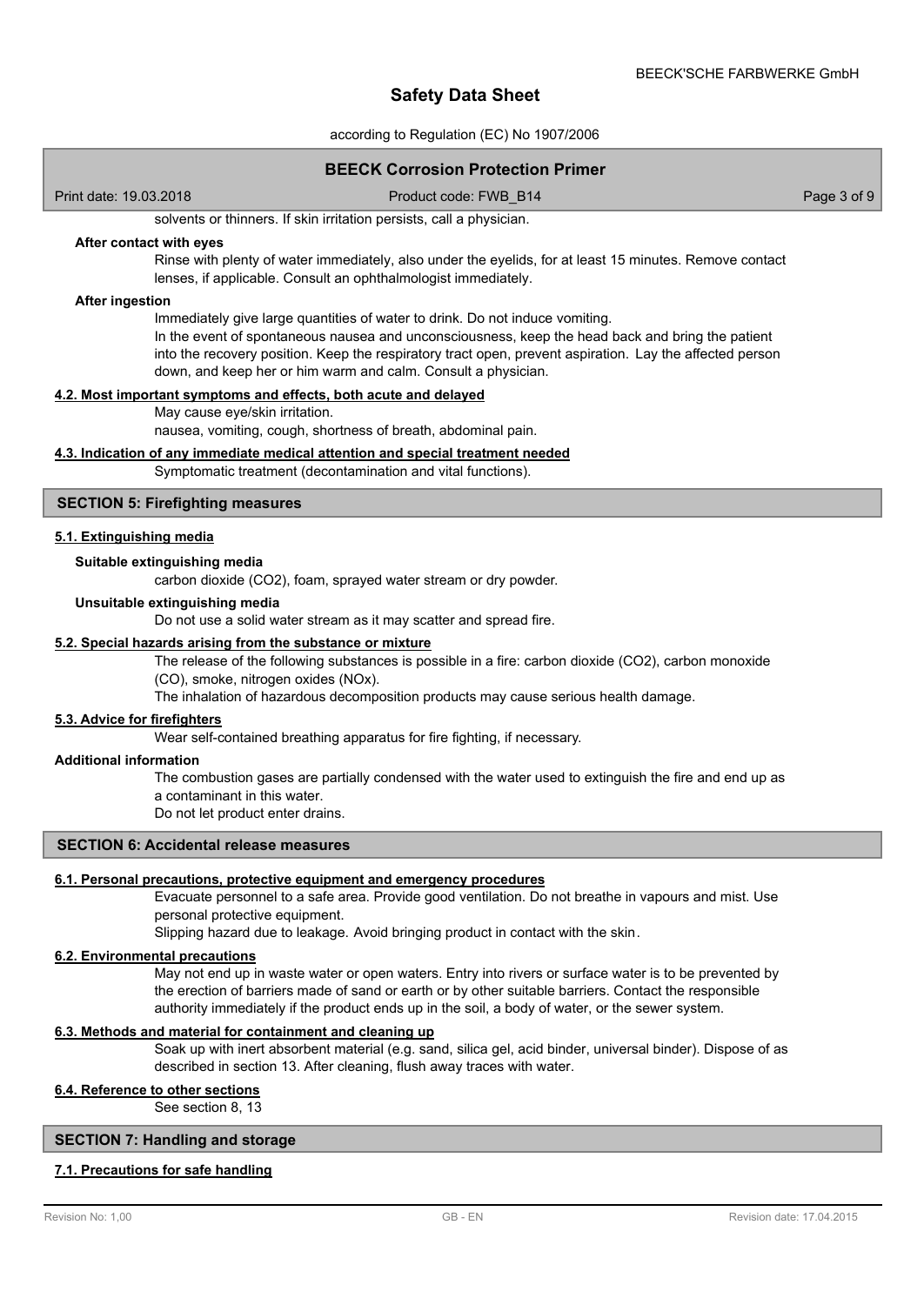according to Regulation (EC) No 1907/2006

## **BEECK Corrosion Protection Primer**

Print date: 19.03.2018 Product code: FWB\_B14 Page 4 of 9

# **Advice on safe handling**

Provide sufficient air exchange and/or exhaust in work rooms. Containers keep tightly closed. Avoid contact with skin and eyes.

The further treatment / removal of coatings by grinding, burning, etc. may create hazardous dust and/or vapour.

Do not breathe vapours/dust. When using, do not eat, drink, or smoke.

Suitable protective equipment: See section 8.

#### **Advice on protection against fire and explosion**

Cleaning cloths, paper or other materials that are used for absorption can become a potential fire hazard. Collect and safely dispose in closed, non-flammable containers after use.

#### **Further information on handling**

Comply with the health and safety at work laws. Handle, store and transport in compliance with local regulations and in labelled containers that are suitable for this product.

#### **7.2. Conditions for safe storage, including any incompatibilities**

#### **Requirements for storage rooms and vessels**

Store in compliance with the local regulations. Store sealed in the original container. Keep in a dry, cool place. Protect from freezing.

#### **Advice on storage compatibility**

Do not store near acids.

#### **Further information on storage conditions**

Smoking in the storage rooms is forbidden. Entry by unauthorized individuals is forbidden. Keep at temperatures between 5°C and 25°C.

Already opened containers should be closed thoroughly and should be stored upright in order to prevent leakage.

#### **7.3. Specific end use(s)**

No data available.

## **SECTION 8: Exposure controls/personal protection**

### **8.1. Control parameters**

## **Exposure limits (EH40)**

| CAS No     | Substance                    | ppm | mg/m <sup>3</sup> | fibres/ml | Category      | Origin     |
|------------|------------------------------|-----|-------------------|-----------|---------------|------------|
| 1309-37-1  | Iron oxide, fume (as Fe)     |     |                   |           | TWA (8 h)     | <b>WEL</b> |
|            |                              |     | 10I               |           | STEL (15 min) | <b>WEL</b> |
| 14807-96-6 | Talc respirable dust         |     |                   |           | TWA (8 h)     | <b>WEL</b> |
|            |                              |     |                   |           | STEL (15 min) | WEL        |
| 13463-67-7 | Titanium dioxide, respirable |     |                   |           | TWA (8 h)     | WEL        |
|            |                              |     |                   |           | STEL (15 min) | <b>WEL</b> |

# **8.2. Exposure controls**

#### **Appropriate engineering controls**

Ensure adequate ventilation, especially in confined areas. This can be achieved by local or space exhaust. If this is not sufficient, in order to hold the solvent vapour concentration lower than the occupational exposure limit an approved respiratory protection apparatus must be worn.

#### **Protective and hygiene measures**

Avoid contact with skin and eyes. Do not breathe in vapours or spray mist. Remove and wash contaminated clothing before re-use. Do not eat, drink, smoke or take snuff at work. Wash hands before breaks and immediately after handling the product. Keep away from food, drink and animal food stuffs.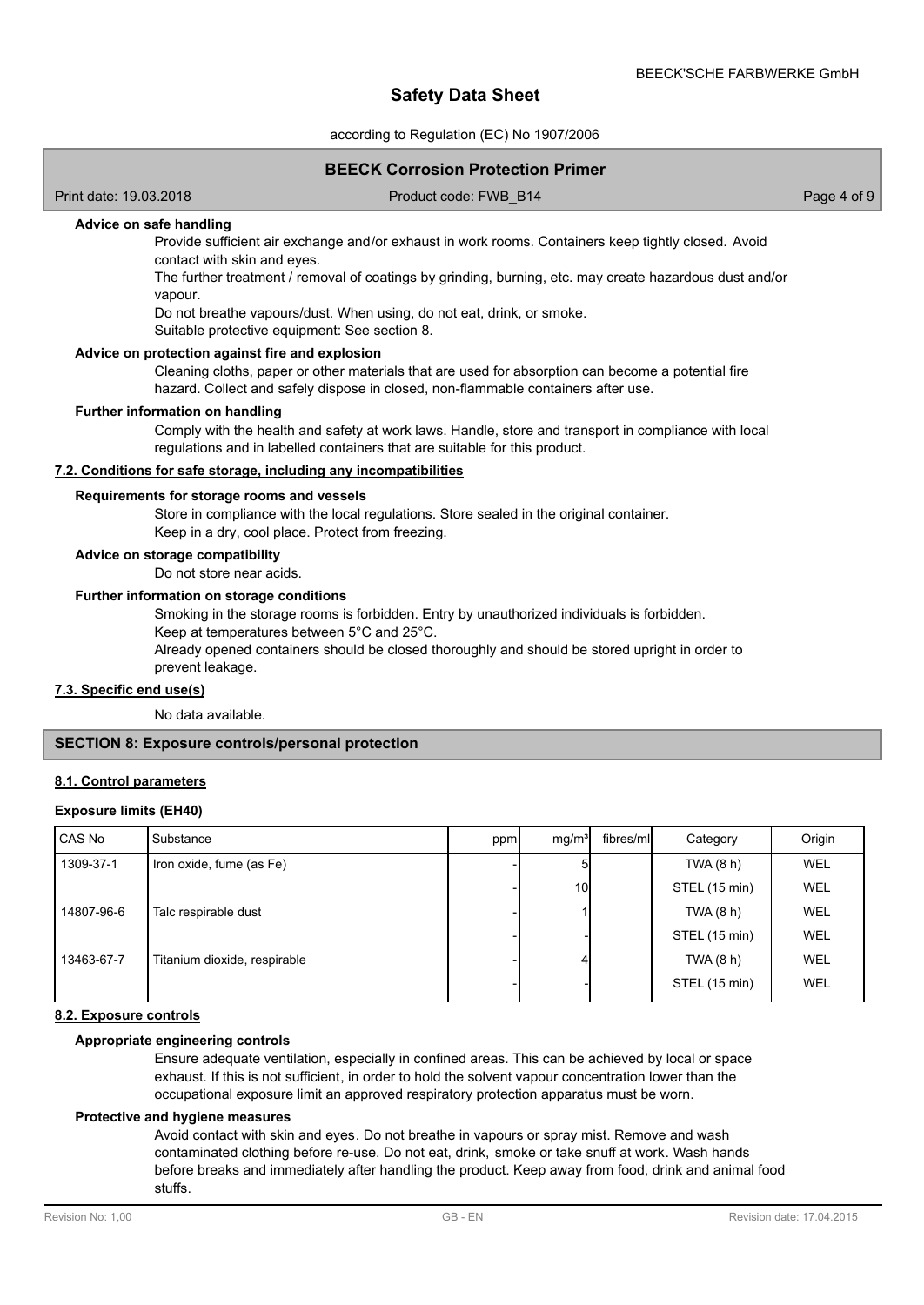according to Regulation (EC) No 1907/2006

## **BEECK Corrosion Protection Primer**

Print date: 19.03.2018 **Product code: FWB\_B14** Product code: FWB\_B14 Page 5 of 9

### **Eye/face protection**

Safety glasses at risk of splashing. Safety glasses with side-shields. Eye wash.

#### **Hand protection**

Protective gloves.

The manufacturer recommends the following glove materials: PVC- or rubber gloves. Safety gloves should be selected for the actual conditions of use and in accordance with the instructions for use provided by the manufacturer. Preventive skin protection: skin protection cream.

#### **Skin protection**

Impervious clothing, boots, apron, protective gloves.

Take off all contaminated clothing immediately. Wash contaminated skin areas thoroughly with soap and water.

# **Respiratory protection**

When workers are facing concentrations above the exposure limit, they must use appropriate certified respirators. In order to avoid inhalation of spray-mist and sanding dust, all spraying and sanding must be done wearing adequate respirator.

#### **Environmental exposure controls**

Do not flush into surface water or sanitary sewer system.

# **SECTION 9: Physical and chemical properties**

# **9.1. Information on basic physical and chemical properties**

| Physical state:                                    | liquid     |                         |                    |
|----------------------------------------------------|------------|-------------------------|--------------------|
| Colour:                                            | grey-brown |                         |                    |
| Odour:                                             | mild       |                         |                    |
|                                                    |            |                         | <b>Test method</b> |
| pH-Value:                                          |            |                         | n.a. ISO 4316      |
| Changes in the physical state                      |            |                         |                    |
| Melting point:                                     |            | No data available.      |                    |
| Initial boiling point and boiling range:           |            | No data available.      |                    |
| Sublimation point:                                 |            | No data available.      |                    |
| Softening point:                                   |            | No data available.      |                    |
| Flash point:                                       |            | 61 °C                   |                    |
| <b>Explosive properties</b><br>No data available.  |            |                         |                    |
| Lower explosion limits:                            |            | No data available.      |                    |
| Upper explosion limits:                            |            | No data available.      |                    |
| <b>Auto-ignition temperature</b>                   |            |                         |                    |
| Solid:                                             |            | No data available.      |                    |
| Decomposition temperature:                         |            | No data available.      |                    |
| Vapour pressure:                                   |            | No data available.      |                    |
| Density:                                           |            | $1,4$ g/cm <sup>3</sup> |                    |
| Water solubility:                                  |            | No data available.      |                    |
| Solubility in other solvents<br>No data available. |            |                         |                    |
| Partition coefficient:                             |            | No data available.      |                    |
|                                                    |            |                         |                    |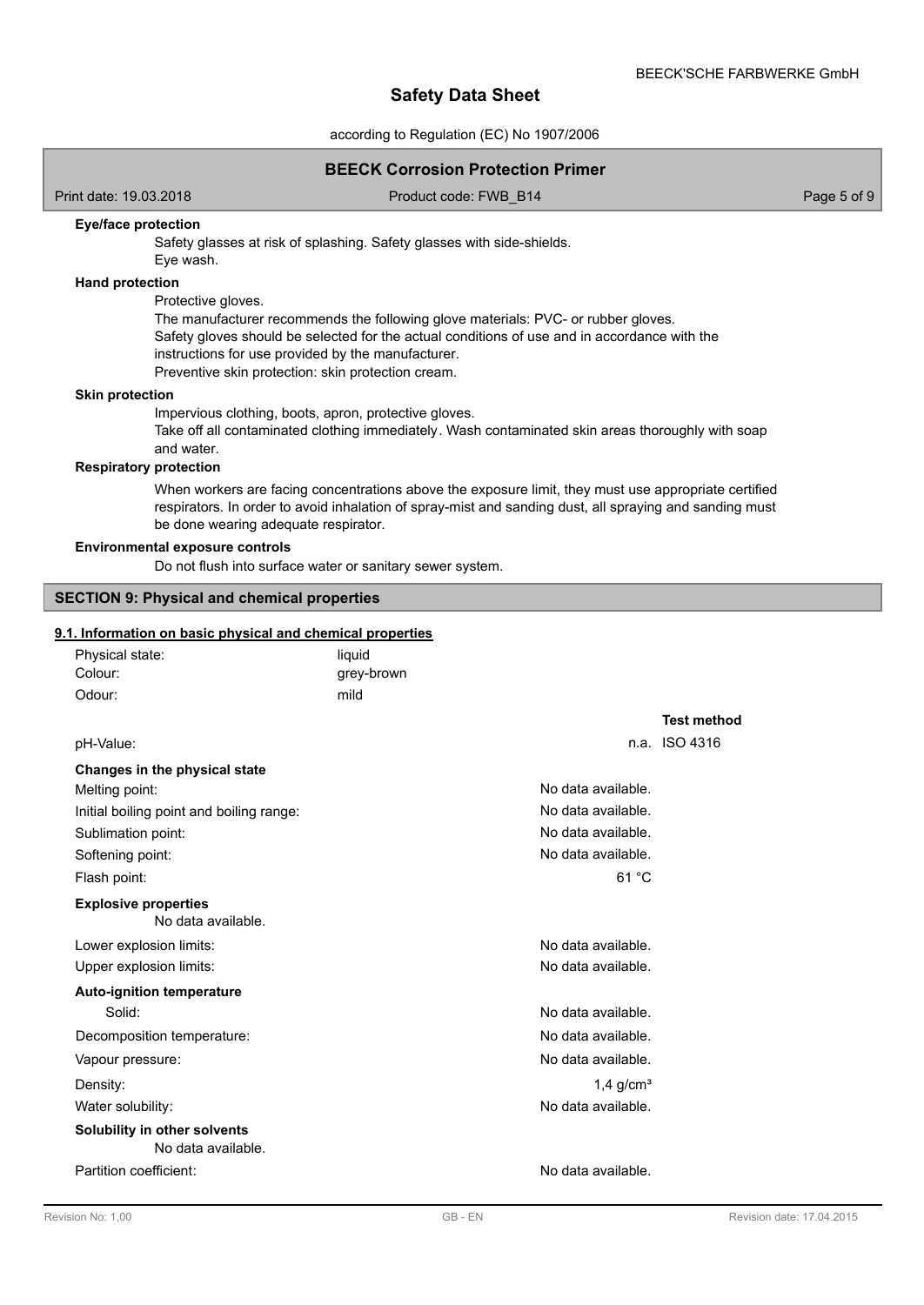according to Regulation (EC) No 1907/2006

| <b>BEECK Corrosion Protection Primer</b>    |                                      |  |  |  |  |  |
|---------------------------------------------|--------------------------------------|--|--|--|--|--|
| Print date: 19.03.2018                      | Page 6 of 9<br>Product code: FWB B14 |  |  |  |  |  |
| Flow time:                                  | 140 s $/$ 3 mm                       |  |  |  |  |  |
| Vapour density:                             | No data available.                   |  |  |  |  |  |
| 9.2. Other information                      |                                      |  |  |  |  |  |
| Solid content:                              | No data available.                   |  |  |  |  |  |
| No data available.                          |                                      |  |  |  |  |  |
| <b>SECTION 10: Stability and reactivity</b> |                                      |  |  |  |  |  |
| 10.1. Reactivity                            |                                      |  |  |  |  |  |

No data available.

# **10.2. Chemical stability**

Stable under proper storage and handling.

# **10.3. Possibility of hazardous reactions**

No dangerous reactions occur under normal storage conditions and in normal use. Does not polymerize.

# **10.4. Conditions to avoid**

None under normal use.

# **10.5. Incompatible materials**

strong oxidizers; strong acids

## **10.6. Hazardous decomposition products**

No decomposition if stored and applied as directed.

#### **SECTION 11: Toxicological information**

#### **11.1. Information on toxicological effects**

#### **Acute toxicity**

No data is available on the product itself.

| CAS No     | Chemical name                                           |             |               |                |                 |
|------------|---------------------------------------------------------|-------------|---------------|----------------|-----------------|
|            | <b>Exposure routes</b>                                  | Method      | Dose          | <b>Species</b> | <b>I</b> Source |
| 68551-19-9 | Hydrocarben, C11-C14, isoalkanes, cyclic < 2% aromatics |             |               |                |                 |
|            | oral                                                    | LD50        | > 5000 mg/kg  | rat            |                 |
|            | dermal                                                  | LD50        | > 5000 mg/kg  | rabbit         |                 |
|            | inhalative vapour                                       | <b>LC50</b> | $> 5000$ mg/l | rat            |                 |
| 13463-67-7 | Titanium oxide                                          |             |               |                |                 |
|            | oral                                                    | LD50        | >5000 mg/kg   | Irat           | IOECD 425       |
|            | dermal                                                  | LD50        | >5000 mg/kg   | rabbit         |                 |
|            | inhalative (4 h) aerosol                                | <b>LC50</b> | $>6,8$ mg/l   | rat            |                 |

# **SECTION 12: Ecological information**

### **12.1. Toxicity**

No data is available on the product itself.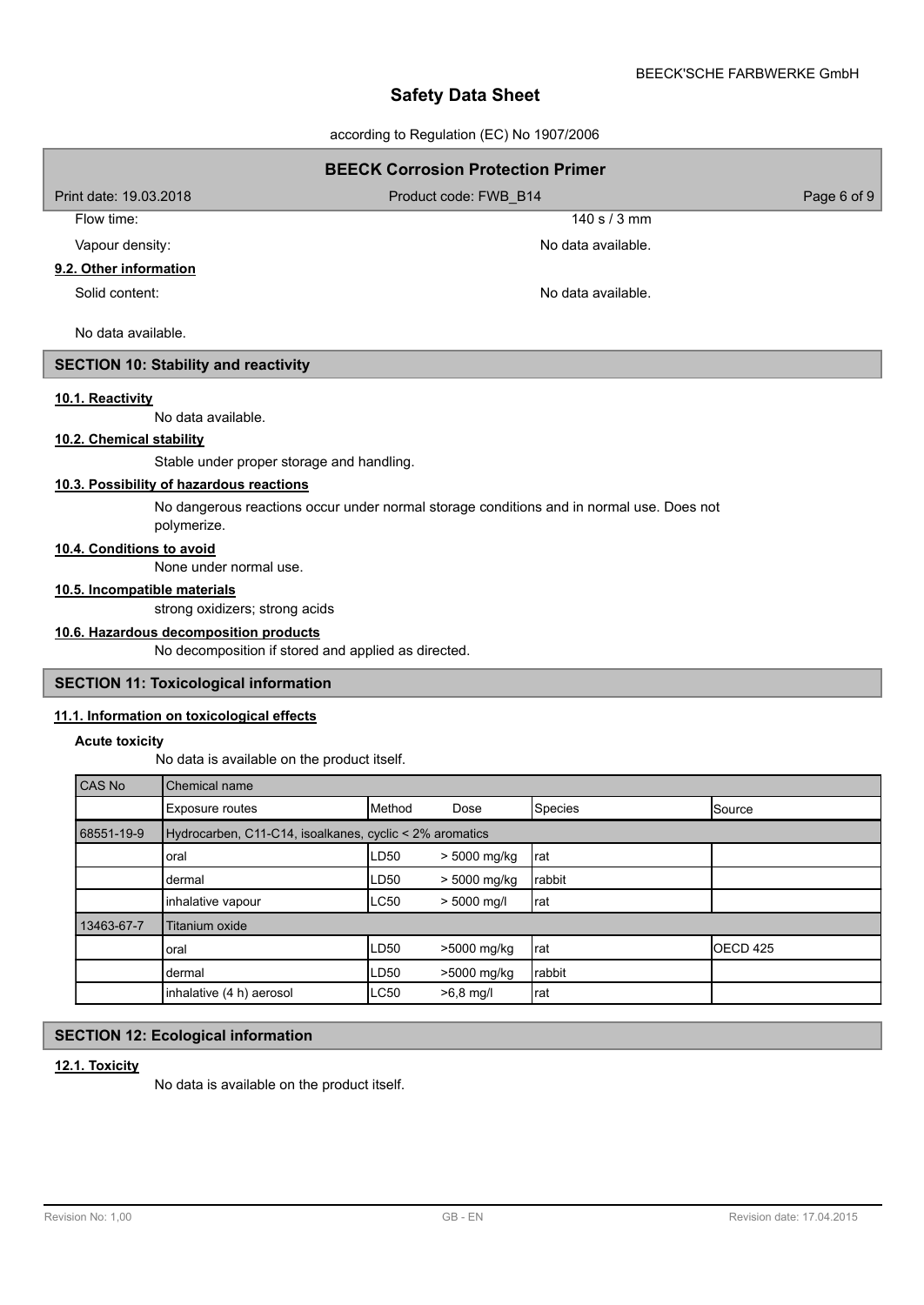#### according to Regulation (EC) No 1907/2006

### **BEECK Corrosion Protection Primer**

Product code: FWB\_B14 Product code:  $-19.3$ 

| CAS No     | l Chemical name          |          |              |                                                    |               |
|------------|--------------------------|----------|--------------|----------------------------------------------------|---------------|
|            | Aquatic toxicity         | l Method | Dose         | $\lfloor$ [h] $\lfloor$ [d] Species                | <b>Source</b> |
| 13463-67-7 | Titanium oxide           |          |              |                                                    |               |
|            | Acute fish toxicity      | LC50     | $>1000$ mg/l | 96 hPimephales promelas                            |               |
|            | Acute algae toxicity     | ErC50    | $16$ mg/l    | <b>I</b> Pseudokirchneriella<br><b>subcapitata</b> |               |
|            | Acute crustacea toxicity | EC50     | $>100$ mg/l  | 48 h Daphnia magna                                 | OECD 202      |

#### **12.2. Persistence and degradability**

No data available.

## **12.3. Bioaccumulative potential**

No data available.

#### **12.4. Mobility in soil**

No data available.

# **12.5. Results of PBT and vPvB assessment**

No data available.

# **12.6. Other adverse effects**

No data available.

#### **Further information**

Do not flush into surface water or sanitary sewer system. Do not allow material to contaminate ground water system.

# **SECTION 13: Disposal considerations**

#### **13.1. Waste treatment methods**

#### **Advice on disposal**

Disposal in accordance with the official regulations.

Do not flush into surface water or sanitary sewer system. Offer surplus and non-recyclable solutions to a licensed disposal company.

## **Waste disposal number of waste from residues/unused products**

080112 WASTES FROM THE MANUFACTURE, FORMULATION, SUPPLY AND USE (MFSU) OF COATINGS (PAINTS, VARNISHES AND VITREOUS ENAMELS), ADHESIVES, SEALANTS AND PRINTING INKS; wastes from MFSU and removal of paint and varnish; waste paint and varnish other than those mentioned in 08 01 11

## **Waste disposal number of used product**

WASTES FROM THE MANUFACTURE, FORMULATION, SUPPLY AND USE (MFSU) OF COATINGS (PAINTS, VARNISHES AND VITREOUS ENAMELS), ADHESIVES, SEALANTS AND PRINTING INKS; wastes from MFSU and removal of paint and varnish; waste paint and varnish other than those mentioned in 08 01 11 080112

#### **Contaminated packaging**

Packaging can be sent for recycling after being emptied and cleaned. If recycling is not practicable, dispose of in compliance with the official regulations and the Environmental Protection (Duty of Care) Regulations 1991.

### **SECTION 14: Transport information**

# **Land transport (ADR/RID)**

#### **Other applicable information (land transport)**

Not classified as dangerous regarding transport regulations.

## **Inland waterways transport (ADN)**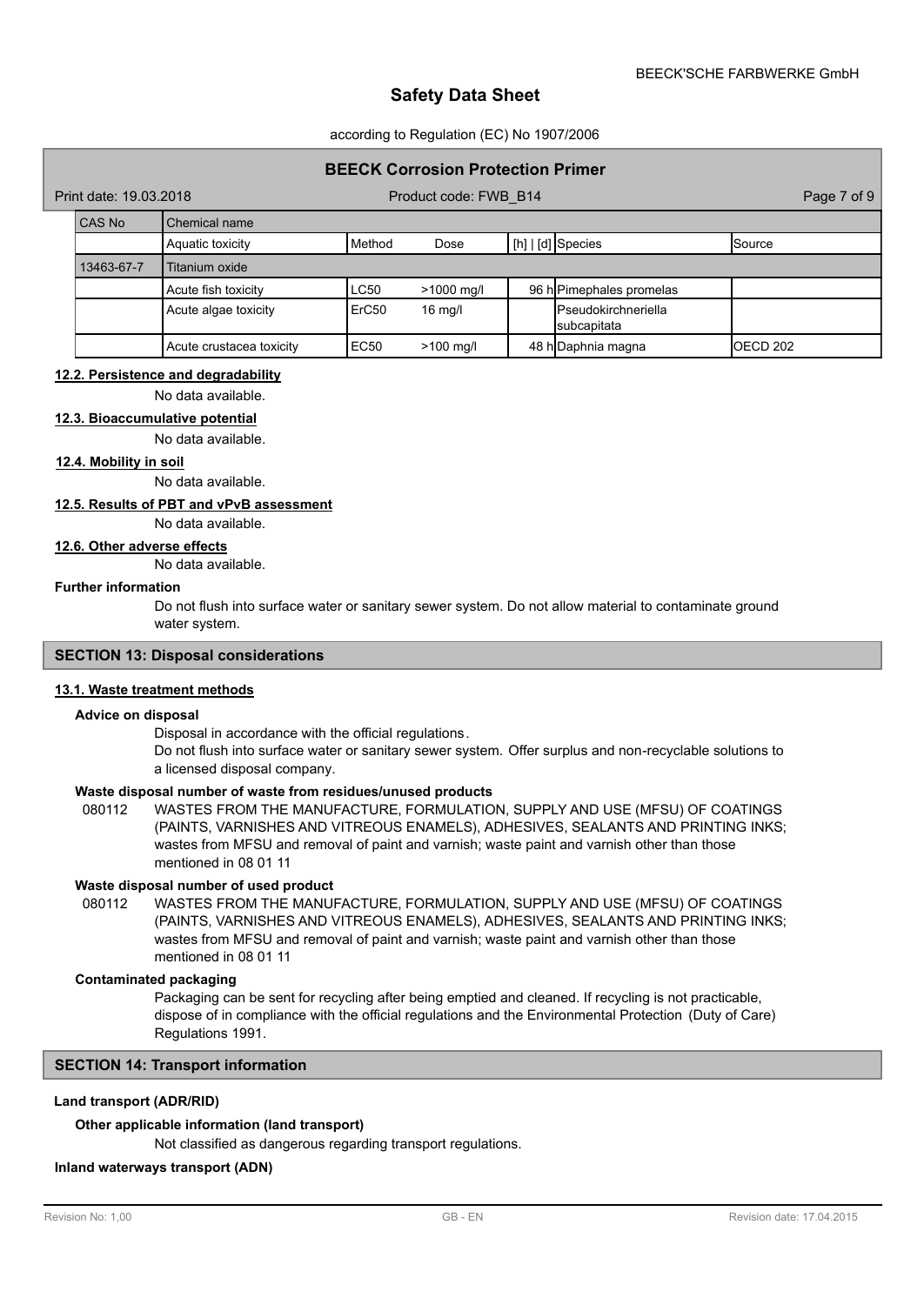according to Regulation (EC) No 1907/2006

|                                                                                                                  | <b>BEECK Corrosion Protection Primer</b>                                                                                                                                                     |             |
|------------------------------------------------------------------------------------------------------------------|----------------------------------------------------------------------------------------------------------------------------------------------------------------------------------------------|-------------|
| Print date: 19.03.2018                                                                                           | Product code: FWB_B14                                                                                                                                                                        | Page 8 of 9 |
| Other applicable information (inland waterways transport)                                                        | Not classified as dangerous regarding transport regulations.                                                                                                                                 |             |
| <b>Marine transport (IMDG)</b>                                                                                   |                                                                                                                                                                                              |             |
| Other applicable information (marine transport)                                                                  | Not classified as dangerous regarding transport regulations.                                                                                                                                 |             |
| Air transport (ICAO)                                                                                             |                                                                                                                                                                                              |             |
| Other applicable information (air transport)                                                                     | Not classified as dangerous regarding transport regulations.                                                                                                                                 |             |
| 14.6. Special precautions for user<br>No data available.                                                         |                                                                                                                                                                                              |             |
| 14.7. Transport in bulk according to Annex II of MARPOL73/78 and the IBC Code                                    |                                                                                                                                                                                              |             |
| No data available.                                                                                               |                                                                                                                                                                                              |             |
| <b>SECTION 15: Regulatory information</b>                                                                        |                                                                                                                                                                                              |             |
|                                                                                                                  | 15.1. Safety, health and environmental regulations/legislation specific for the substance or mixture                                                                                         |             |
| EU regulatory information                                                                                        |                                                                                                                                                                                              |             |
| 2004/42/EC (VOC):                                                                                                | The EU limit value for this product (product category: II.A d, Lb) in ready to<br>use form is max 300 g/litre of VOC. The VOC content of this product in<br>ready to use form is max 300 g/l |             |
| <b>Additional information</b>                                                                                    |                                                                                                                                                                                              |             |
|                                                                                                                  | No Substances of Very High Concern (SVHC) according REACH Articel 57.                                                                                                                        |             |
| National regulatory information                                                                                  |                                                                                                                                                                                              |             |
| Water contaminating class (D):                                                                                   | 1 - slightly water contaminating                                                                                                                                                             |             |
| 15.2. Chemical safety assessment                                                                                 | Chemical safety assessments for substances in this mixture were not carried out.                                                                                                             |             |
|                                                                                                                  |                                                                                                                                                                                              |             |
| <b>SECTION 16: Other information</b>                                                                             |                                                                                                                                                                                              |             |
| Abbreviations and acronyms<br>$n.a. = not applicable$<br>$n.d. = not determined$<br>$n.d.a. = no data available$ |                                                                                                                                                                                              |             |
| Relevant R-phrases (Number and full text)                                                                        |                                                                                                                                                                                              |             |
| Flammable.<br>10<br>38                                                                                           |                                                                                                                                                                                              |             |
| Irritating to skin.<br>43<br>May cause sensitisation by skin contact.                                            |                                                                                                                                                                                              |             |
| 50<br>Very toxic to aquatic organisms.                                                                           |                                                                                                                                                                                              |             |
| 53                                                                                                               | May cause long-term adverse effects in the aquatic environment.                                                                                                                              |             |
| 65<br>66                                                                                                         | Harmful: may cause lung damage if swallowed.<br>Repeated exposure may cause skin dryness or cracking.                                                                                        |             |
| Relevant H- and EUH-phrases (Number and full text)                                                               |                                                                                                                                                                                              |             |
| H226                                                                                                             | Flammable liquid and vapour.                                                                                                                                                                 |             |
| H304<br>H315<br>Causes skin irritation.                                                                          | May be fatal if swallowed and enters airways.                                                                                                                                                |             |
| H317                                                                                                             | May cause an allergic skin reaction.                                                                                                                                                         |             |
| H400<br>Very toxic to aquatic life.                                                                              |                                                                                                                                                                                              |             |
| H410                                                                                                             | Very toxic to aquatic life with long lasting effects.                                                                                                                                        |             |
| H412                                                                                                             | Harmful to aquatic life with long lasting effects.                                                                                                                                           |             |
| <b>EUH066</b>                                                                                                    | Repeated exposure may cause skin dryness or cracking.                                                                                                                                        |             |